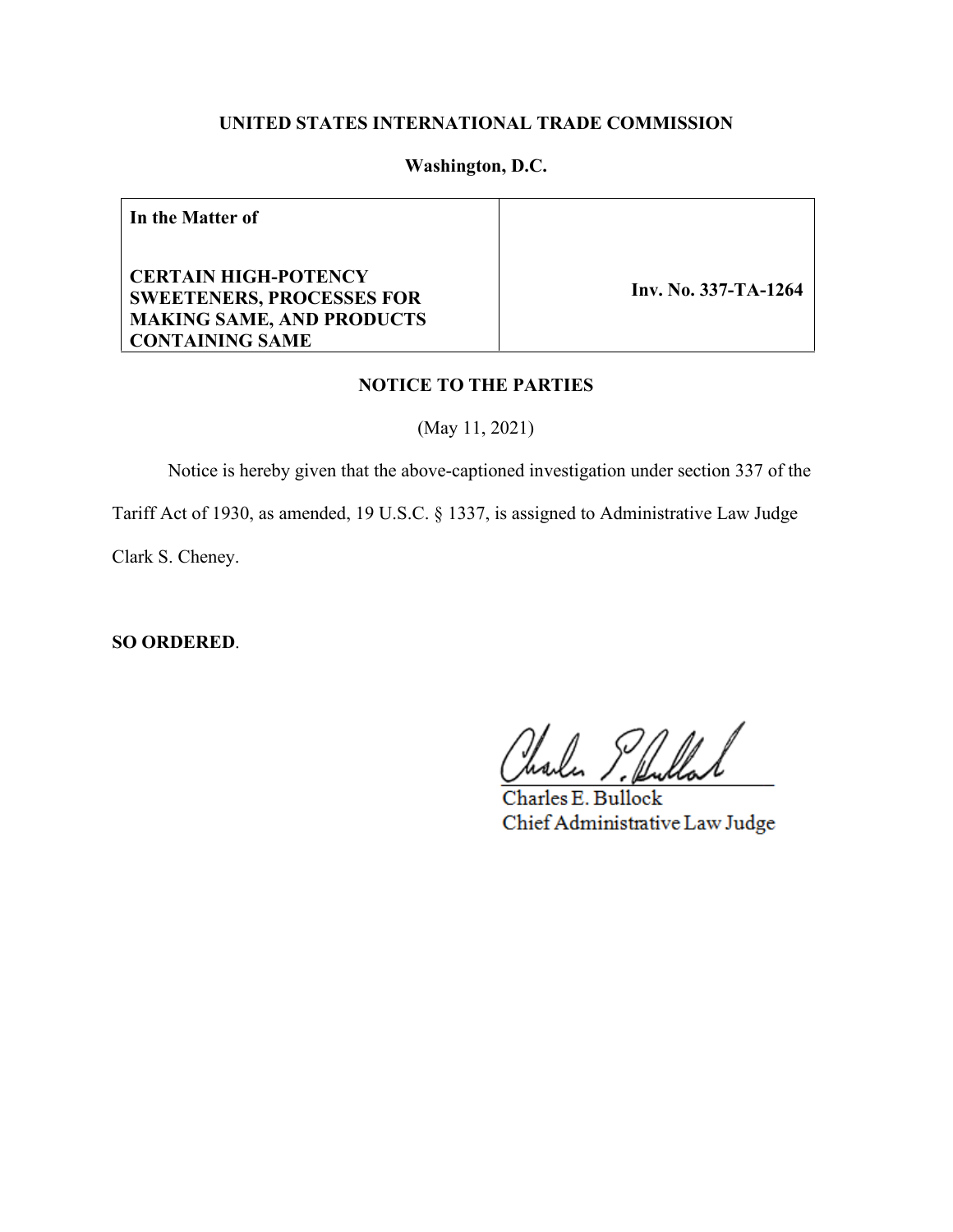## **CERTAIN HIGH-POTENCY SWEETENERS, PROCESSES FOR MAKING SAME, AND PRODUCTS CONTAINING SAME**

Certificate of Service – Page 1

## **PUBLIC CERTIFICATE OF SERVICE**

I, Lisa R. Barton, hereby certify that the attached **ASSIGNMENT OF ALJ** has been served via EDIS upon the Commission Investigative Attorney, **Yoncha Kundupoglu**, and the following parties as indicated, on **May 11, 2021**.

Lisa R. Barton, Secretary U.S. International Trade Commission 500 E Street, SW, Room 112 Washington, DC 20436

# **On Behalf of Complainants Celanese International Corporation, Celanese (Malta) Company 2 Limited, and Celanese Sales U.S. Ltd.:**

Aaron Wainscoat, Esq. **DLA PIPER LLP (US)** 2000 University Avenue East Palo Alto, CA 94303 Email: Aaron.Wainscoat@us.dlapiper.com

### **Respondents:**

Anhui Jinhe Industrial Co., Ltd. 127 East Street, Lai'an County Chuzhou City, Anhui 239200 China

Jinhe USA LLC 111 West Jackson Boulevard Suite 1350 Chicago, IL 60604

Agridient, Inc. 28580 Orchard Lake Road Suite 205 Farmington Hills, MI 48334

- $\Box$  Via Hand Delivery  $\Box$  Via Express Delivery ☐ Via First Class Mail ☒ Other: Email Notification of Availability for Download
- $\Box$  Via Hand Delivery  $\Box$  Via Express Delivery ☐ Via First Class Mail ☒ Other: Service to Be Completed by Complainants
- $\Box$  Via Hand Delivery  $\Box$  Via Express Delivery ☐ Via First Class Mail ☒ Other: Service to Be Completed by Complainants

 $\Box$  Via Hand Delivery  $\Box$  Via Express Delivery ☐ Via First Class Mail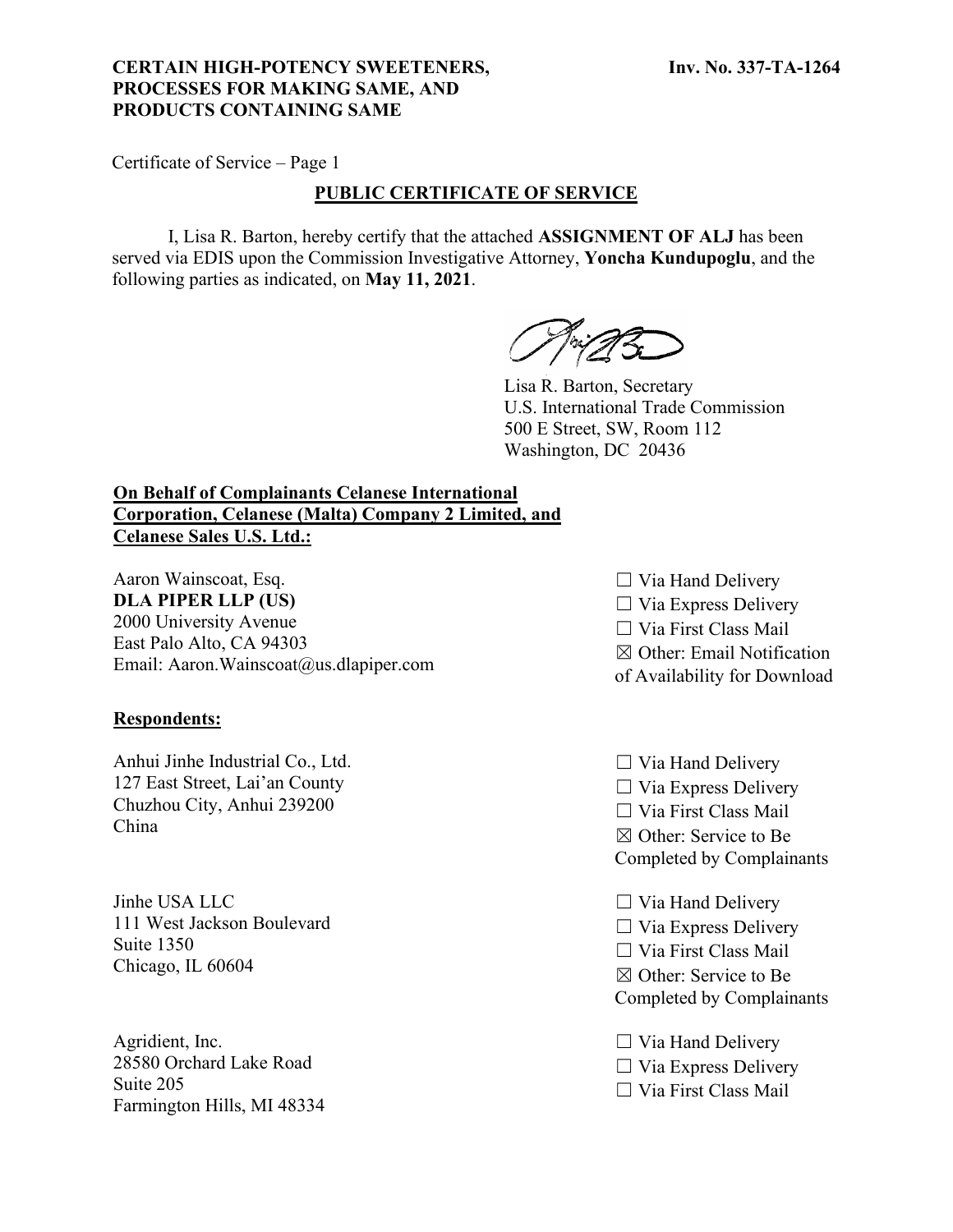# **CERTAIN HIGH-POTENCY SWEETENERS, PROCESSES FOR MAKING SAME, AND PRODUCTS CONTAINING SAME**

Certificate of Service – Page 2

Apura Ingredients Inc. 14168 Central Avenue Unit A Chino, CA 91710

Crossroad Ingredients 271 Route 46 West Suite H206 Fairfield NJ 07004

Hhoya USA Inc. 228 East 45th Street Suite 9E New York, NY 10017

Ingredis US LLC 5 Chandler Court Plainsboro, NJ 08536

NiuSource Inc. 14266 Euclid Avenue Chino, CA 91710

Prinova US LLC 6525 Muirfield Drive Hanover Park, IL 60133

☒ Other: Service to Be Completed by Complainants

☐ Via Hand Delivery  $\Box$  Via Express Delivery ☐ Via First Class Mail ☒ Other: Service to Be Completed by Complainants

 $\Box$  Via Hand Delivery ☐ Via Express Delivery ☐ Via First Class Mail ☒ Other: Service to Be Completed by Complainants

 $\Box$  Via Hand Delivery  $\Box$  Via Express Delivery ☐ Via First Class Mail ☒ Other: Service to Be Completed by Complainants

 $\Box$  Via Hand Delivery  $\Box$  Via Express Delivery ☐ Via First Class Mail ☒ Other: Service to Be Completed by Complainants

 $\Box$  Via Hand Delivery  $\Box$  Via Express Delivery ☐ Via First Class Mail ☒ Other: Service to Be Completed by Complainants

 $\Box$  Via Hand Delivery  $\Box$  Via Express Delivery ☐ Via First Class Mail ☒ Other: Service to Be Completed by Complainants